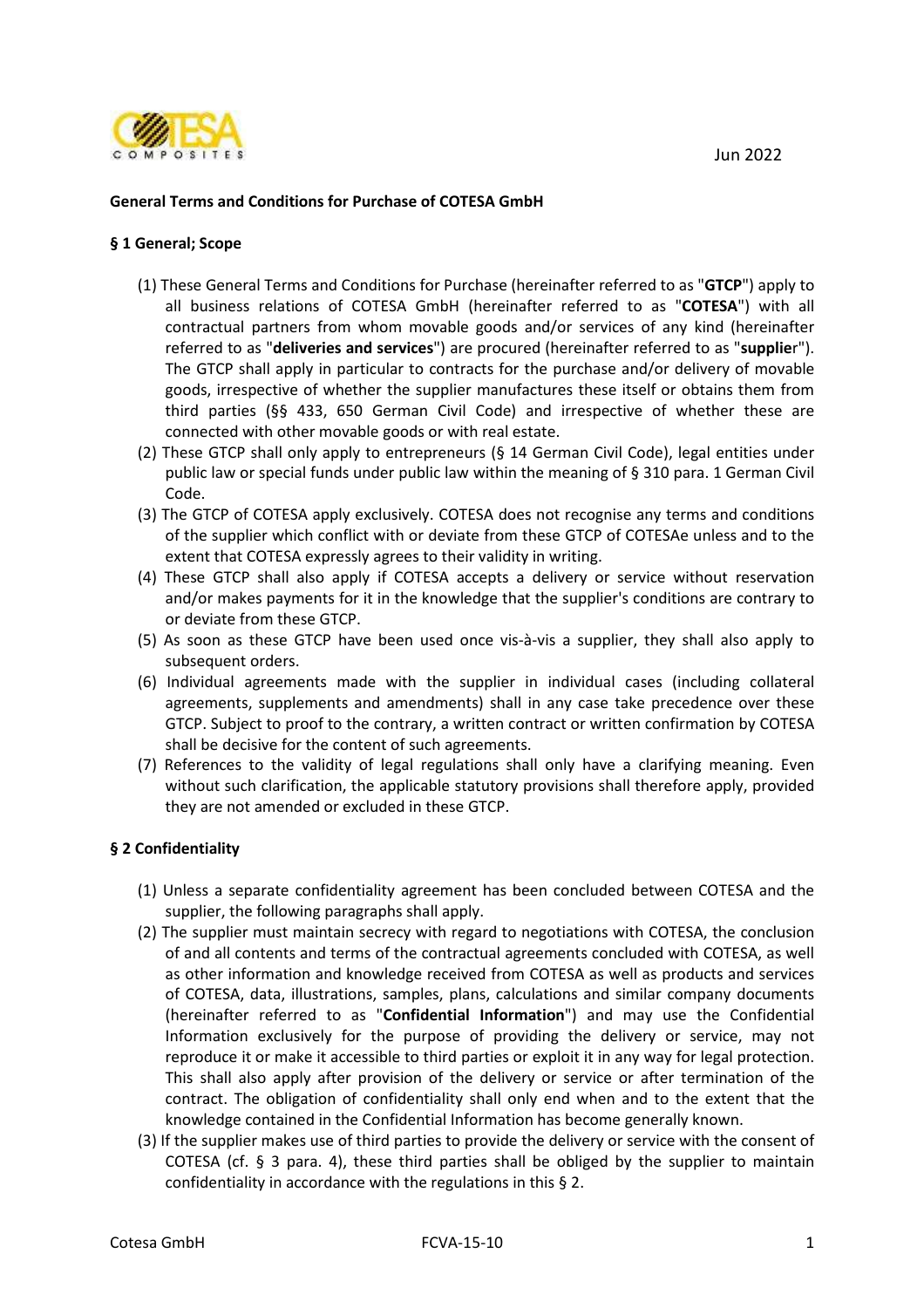- (4) COTESA remains the owner of the Confidential Information. The Confidential Information shall not be transferred to the supplier and the supplier shall not be granted a license in respect of the Confidential Information.
- (5) Confidential Information embodied in paper or other form shall be returned to COTESA without requested after the delivery or service has been provided. In the case of nondisclosable Confidential Information on data carriers or similar, the corresponding Confidential Information shall be deleted or otherwise destroyed by the supplier at the request of COTESA. The above two sentences shall also apply to records which the supplier has made of Confidential Information in writing or on other data carriers as well as to copies of Confidential Information made by the supplier, irrespective of whether these are in paper form or on other data carriers. At the request of COTESA, the supplier shall immediately confirm in writing that it has surrendered or deleted or destroyed all documents and records in accordance with the above obligation.
- (6) Deliveries and services which have been produced in accordance with COTESA documents (drawings/models) or on the basis of Confidential Information may not be used by the supplier itself or offered or handed over to third parties. This shall also apply accordingly to COTESA print orders.
- (7) The Mentioning of the contractual relationship between the supplier and COTESA by the supplier for advertising purposes is not permitted.
- (8) In the event of breach of the obligation of confidentiality, the supplier is fully liable to COTESA in accordance with the statutory provisions.
- (9) The obligation under this § 2 does not apply to such Confidential Information which was verifably already accessible or known to the supplier before the time of notification by COTESA without violation of COTESA's rights.

## **§ 3 Conclusion of Contract**

- (1) All contracts require text form in the sense of § 126b German Civil Code (hereinafter referred to as "**text form**") to be valid.
- (2) The supplier is obliged to accept an offer from COTESA to conclude a contract (hereinafter also referred to as "**order**") in text form within 10 (ten) calendar days (hereinafter also referred to as "**order confirmation**"). An order confirmation received at a later date or whose content differs from the order shall be deemed to be a new offer and must be accepted by COTESA in text form in order to be valid.
- (3) The contract (hereinafter referred to as "**contract**") shall be effectively concluded upon receipt of the supplier's order confirmation in text form by COTESA.
- (4) The supplier is not entitled to have the delivery or service owed by him even partially provided by third parties (e.g. subcontractors) without the written consent of COTESA. If the supplier, with the consent of COTESA, commissions third parties in accordance with the preceding sentence, the supplier shall be responsible for passing on to the third parties all contractual requirements of COTESA with regard to the delivery or service.
- (5) Delivery call-offs within existing (framework) contractual relationships shall become binding upon call-off by COTESA in text form, unless the supplier objects to the call-off in text form within the period specified in paragraph 2 for good cause.

## **§ 4 Provisions Concerning Deliveries and Services - Content of Deliveries and Services**

- (1) The content of the deliveries or services to be provided by the supplier are specified in the individual orders placed by COTESA, including any attachments.
- (2) The supplier warrants that the delivery or service includes everything which is necessary for its proper, safe and economic use.
- (3) In the case of the delivery of machines and installations, the technical specification in particular shall be decisive for determining the content of the delivery or service. The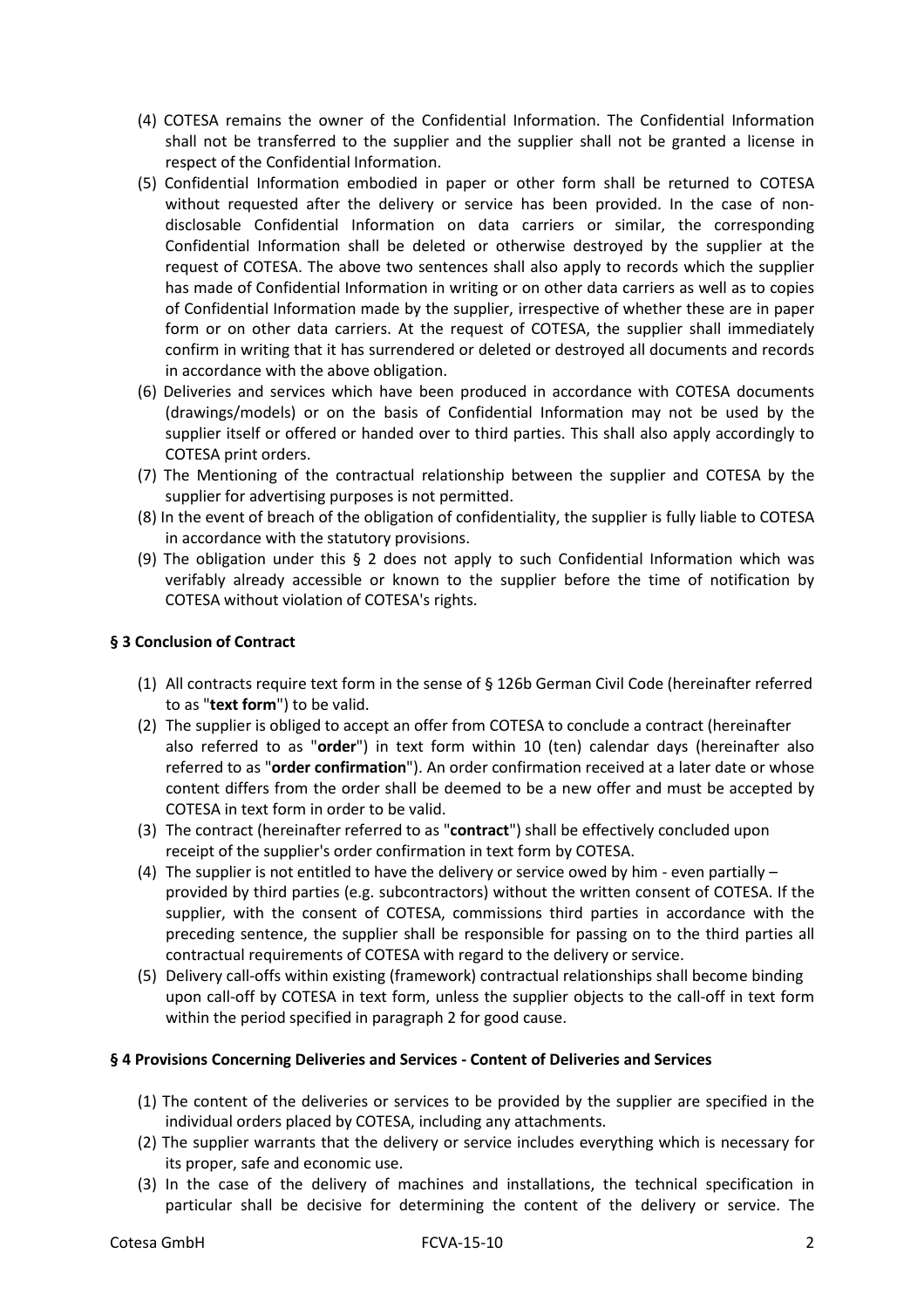supplier owes and warrants that the object of the delivery or service has the technical specifications or that the success described in the technical specifications is achieved or occurs. To this end, the supplier must provide all necessary planning, design, integration and adaptation services.

- (4) COTESA shall be entitled to demand that the supplier make changes to the object of delivery and service in terms of design, technical implementation and execution within the scope of what is reasonable. The effects of the change on additional or reduced costs as well as on the delivery and service dates and delivery and service deadlines shall be regulated appropriately and, if possible, by mutual agreement.
- (5) Changes to the object of delivery and service on the part of the supplier are only possible with the written consent of COTESA.
- (6) It is the responsibility of the supplier to create the conditions for the complete and timely provision of the delivery or service. This shall apply in particular to obtaining official permits, the provision of necessary accompanying documentation and the performance of technical acceptance tests.
- (7) The supplier shall procure all documents and licenses required for the import and export of the delivery or service (country of origin, HS code/customs tariff number) in compliance with applicable EAR/ITAR requirements and shall inform COTESA in text form in the event of import or export restrictions.
- (8) Partial deliveries or services shall only be permitted if COTESA has given its written consent.
- (9) Unless otherwise agreed, deliveries shall be made free to factory premises, delivered duty paid, including packaging, insurance and freight (DDP according to INCOTERMS 2020) to the destination specified in the order. If the destination is not specified in the order, delivery shall be made to COTESA's place of business at Bahnhofstraße 67 in 09648 Mittweida, Germany. The place of destination shall also be the place of performance (in the legal sense) for the delivery and service as well as any subsequent performance (debt to be discharged at creditor's domicile in the legal sense).
- (10) The supplier shall bear the risk of accidental loss and accidental deterioration of the object of delivery or service until it is handed over at the place of performance. If acceptance has been agreed, this shall be decisive for the transfer of risk. The German statutory provisions of the law on contracts for work and services shall also apply accordingly in the case of an acceptance. If COTESA is in default of acceptance, this shall be deemed equivalent to handover or acceptance.
- (11) In case of delivery of hazardous goods, the corresponding DIN safety data sheets shall be attached to the order confirmation, at the latest to the delivery.
- (12) In accordance with the German packaging law and at the request of COTESA, the supplier is obliged to take back packaging free of charge. If the supplier demands the return of the packaging, this shall also be at its expense. The supplier shall notify COTESA of the request for return in text form at the latest upon delivery. Deviations from the legal rules and regulations concerning packaging require the prior written consent of COTESA.
- (13) The order number stated in the order shall be indicated in the order confirmation, all letters, dispatch notes, consignment notes, labels, parcel addresses, invoices etc.
- (14) The delivery must be accompanied by a delivery note stating the issue (date and dispatch), the contents of the delivery (item number and quantity) and the order number stated in the order as well as - if required in the order - the necessary certificates. If the delivery note is missing or incomplete, COTESA is not responsible for the resulting delays in the processing and payment of the delivery or service. COTESA shall be sent a corresponding dispatch note with the same content separately from the delivery note.

#### **§ 5 Prices; Terms of Payment; Invoices**

(1) The purchase price stated in the order is binding. Unless otherwise stated in the order, the purchase price stated in the order includes the statutory value added tax and all ancillary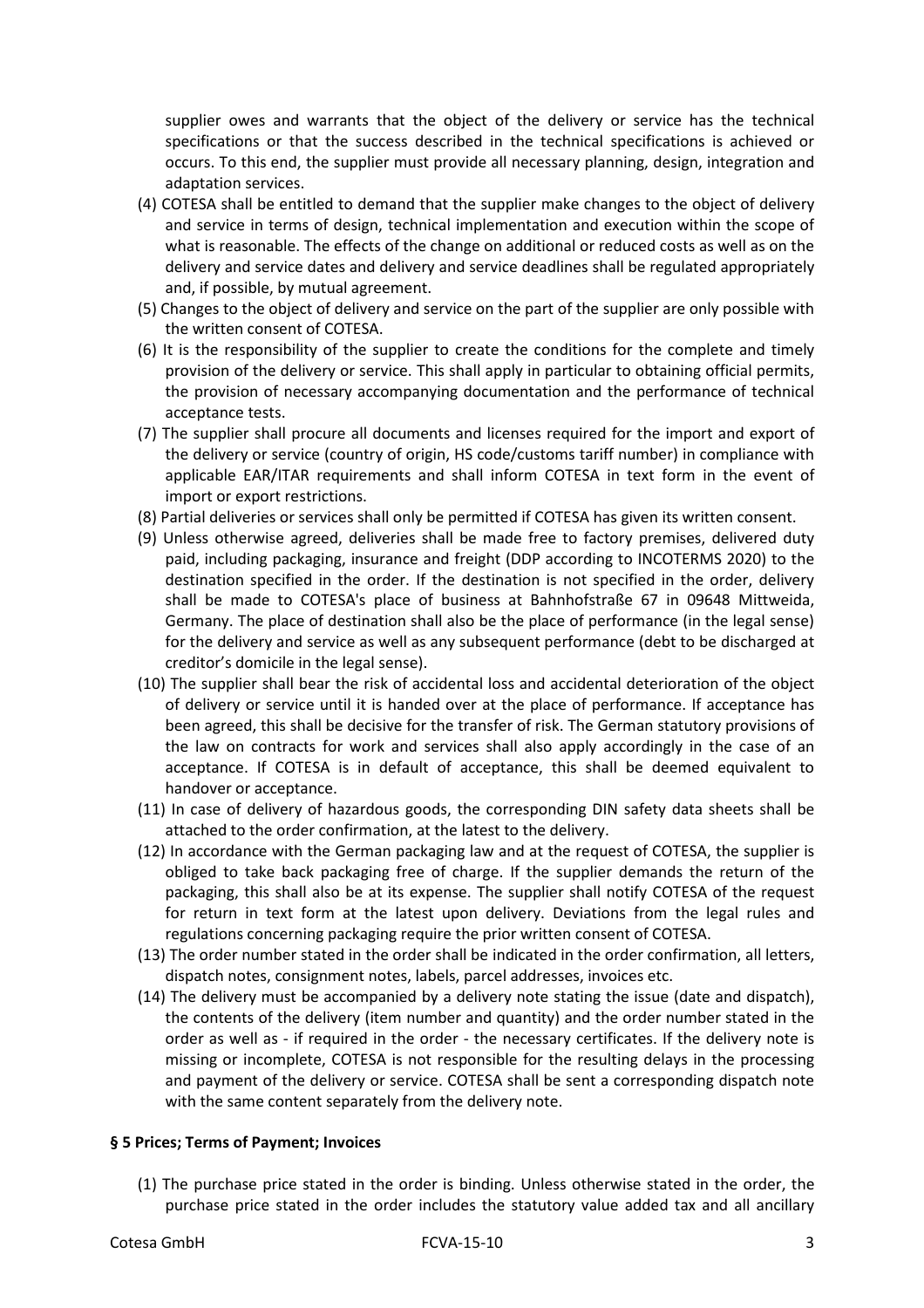costs of the supplier, in particular packaging, freight, insurance, assembly and any commissioning costs.

- (2) Payments by COTESA must be made within 30 calendar days of the complete delivery of the object of deliveries and services (including any agreed acceptance) and receipt of a verifiable invoice which meets the legal requirements. If COTESA makes payment within 14 days, the supplier shall grant a 3 % discount on the net amount of the invoice. The discount or payment period shall be maintained by the payment order within the discount or payment period.
- (3) The quantities and numbers of the objects of the delivery or service determined by COTESA shall be decisive for the payment of the invoice.
- (4) COTESA shall not owe any interest on the due date. The German statutory provisions shall apply to default of payment.
- (5) COTESA will not reimburse cost estimates.

## **§ 6 Rights to Refuse Performance, Set-Off and Retention**

- (1) COTESA shall be entitled to rights of set-off and retention as well as the defence of nonperformance of the contract to the extent permitted by law. In particular, COTESA is entitled to withhold payments as long as COTESA is still entitled to claims against the supplier arising from incomplete or defective deliveries and services.
- (2) The supplier shall only have a right of set-off or retention on the basis of counterclaims which have been finally determined by a court or are undisputed.

## **§ 7 Provision of Security**

- (1) COTESA shall be entitled to require the supplier to provide a security amounting to 10 (ten) % of the gross order amount. The security shall extend to the fulfilment of all obligations of the supplier under the contract, in particular to the contractual provision of the delivery or service, including invoicing, fulfilment of claims arising from liability for defects and payment of damages, as well as to the reimbursement of overpayment, including interests. The security shall be released by COTESA at the request of the supplier when the supplier has made or performed the delivery or service in accordance with the contract, acceptance has been carried out (if applicable), and the agreed security for the fulfilment of claims arising from liability for defects by the supplier against COTESA has been provided in accordance with paragraph 2.
- (2) COTESA shall be entitled to require the supplier to provide security amounting to 5 (five) % of the gross invoice amount for the fulfilment of claims arising from liability for defects. The security for claims arising from liability for defects shall extend to the fulfilment of claims arising from liability for defects, including payment of damages, and to the reimbursement of overpayment, including interests. The security shall be released by COTESA at the request of the supplier after the expiry of the limitation period for claims arising from liability for defects and fulfilment of the claims for liability for defects made by COTESA up to that point.
- (3) Insofar as security is required and nothing to the contrary is provided for in the contract, the supplier may provide security solely by handing over a certificate of guarantee issued by a credit institution based in the territory of the European Union with the following content
	- $\circ$  The guarantor shall assume the absolute and directly enforceable guarantee for the supplier in accordance with German law;
	- $\circ$  The right of objection of voidability and set-off, the right of defence of failure to pursue remedies and the right of deposit are waived; the right under § 770 para. German Civil Code (right of objection to set-off) does not apply if the counterclaim of the supplier is undisputed or has been finally determined by a court;
	- $\circ$  The guarantee is unlimited; it expires upon return of the guarantee document;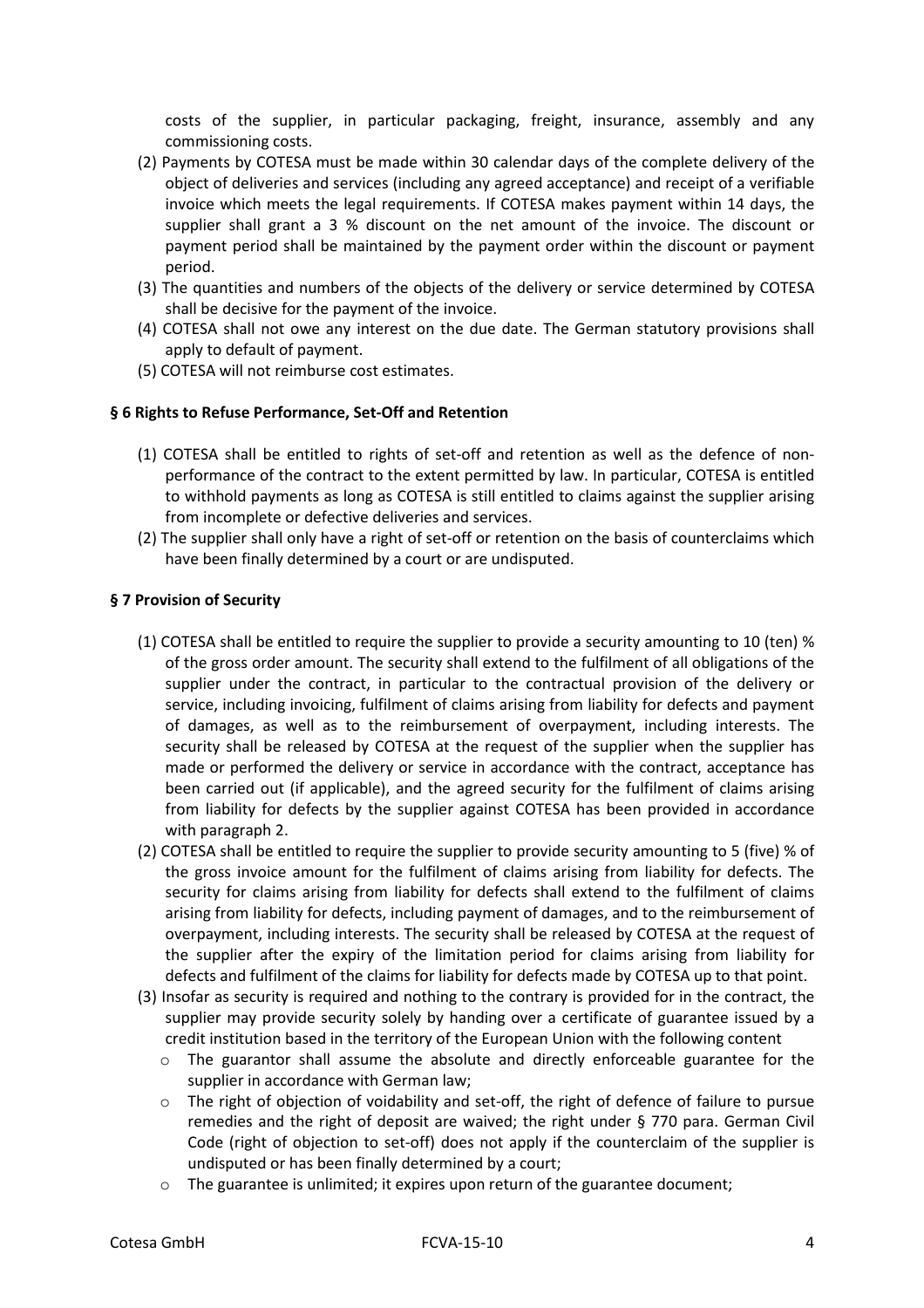- $\circ$  In the course of a commercial business transactions Chemnitz, Germany, is agreed as place of jurisdiction.
- (4) If the supplier has not provided the securities required by COTESA, COTESA shall be entitled to retain an amount of 5 (five) % of the gross order amount until the expiry of the limitation period for claims arising from liability for defects.
- (5) If the supplier, at COTESA's request, does not provide the security referred to in paragraph 1 after the unsuccessful expiry of a reasonable period of time, COTESA shall be entitled to withdraw from the contract.

## **§ 8 Delivery Time; Delay in Delivery; Contractual Penalty**

- (1) Dates and deadlines agreed in the contract are binding. The receipt of the delivery or provision of the service at the agreed destination is decisive for the observance of terms and deadlines. If acceptance has been agreed, the date of acceptance shall be decisive for compliance with dates and deadlines.
- (2) The supplier is obliged to inform COTESA immediately in writing if circumstances occur or become apparent to it, which indicate that it will not be able to meet the agreed dates or deadlines. This shall not affect the occurrence of default.
- (3) If the supplier does not provide its delivery or service or does not provide it within the agreed dates and deadlines or if it is in default, COTESA's rights - in particular to withdraw from the contract and to claim damages - shall be governed by the German statutory provisions. The provision in paragraph 4 remains unaffected.
- (4) If the supplier is in default, COTESA shall be entitled to demand a contractual penalty of 0.25 % of the net order amount per completed calendar day; however, a contractual penalty due under this provision may not exceed 5 (five) % of the net order amount. The supplier reserves the right to prove that COTESA has not incurred any damage or only minor damage.

## **§ 9 Quality Assurance System; Compliance**

- (1) The supplier shall ensure compliance with the specifications agreed for the object of delivery or service by means of a quality assurance system.
- (2) The supplier shall maintain the quality assurance system in accordance with the state of the art and manufacture the object of delivery or service in accordance with the agreed quality assurance agreements (QAA) and subject it to an output inspection before delivery.
- (3) The supplier shall grant COTESA, customers of COTESA as well as regulatory authorities the right of access to its business premises after prior notice by COTESA in order to check the progress of the manufacture of the object of delivery or service during normal business hours. In addition, the supplier agrees to allow COTESA to carry out quality audits to assess its quality assurance system, with prior notice from COTESA during normal business hours.
- (4) The supplier undertakes to apply appropriate processes to prevent the use of counterfeit or presumably counterfeit parts in the object of delivery or service.
- (5) The supplier warrants that the object of delivery or service as well as the underlying manufacturing process meets all requirements of Regulation EC 1907/2006 (hereinafter referred to as "**REACH Regulation**") as amended. The supplier undertakes to comply with its information and registration obligations under the REACH regulation and to send the safety data sheets required under the REACH regulation without request to COTESA prior to the first delivery or regularly after any changes have been made.
- (6) The supplier shall monitor its supply chain regarding obsolescence of materials for the manufacturing of products and inform COTESA in case of imminent risks immedeately.
- (7) The supplier shall ensure that no conflict minerals within the meaning of Section 1502 of the U.S. Dodd-Frank Wall Street Reform and Consumer Protection Act of  $21<sup>st</sup>$  of July 2010 are used during the manufacture process for the object of delivery or service.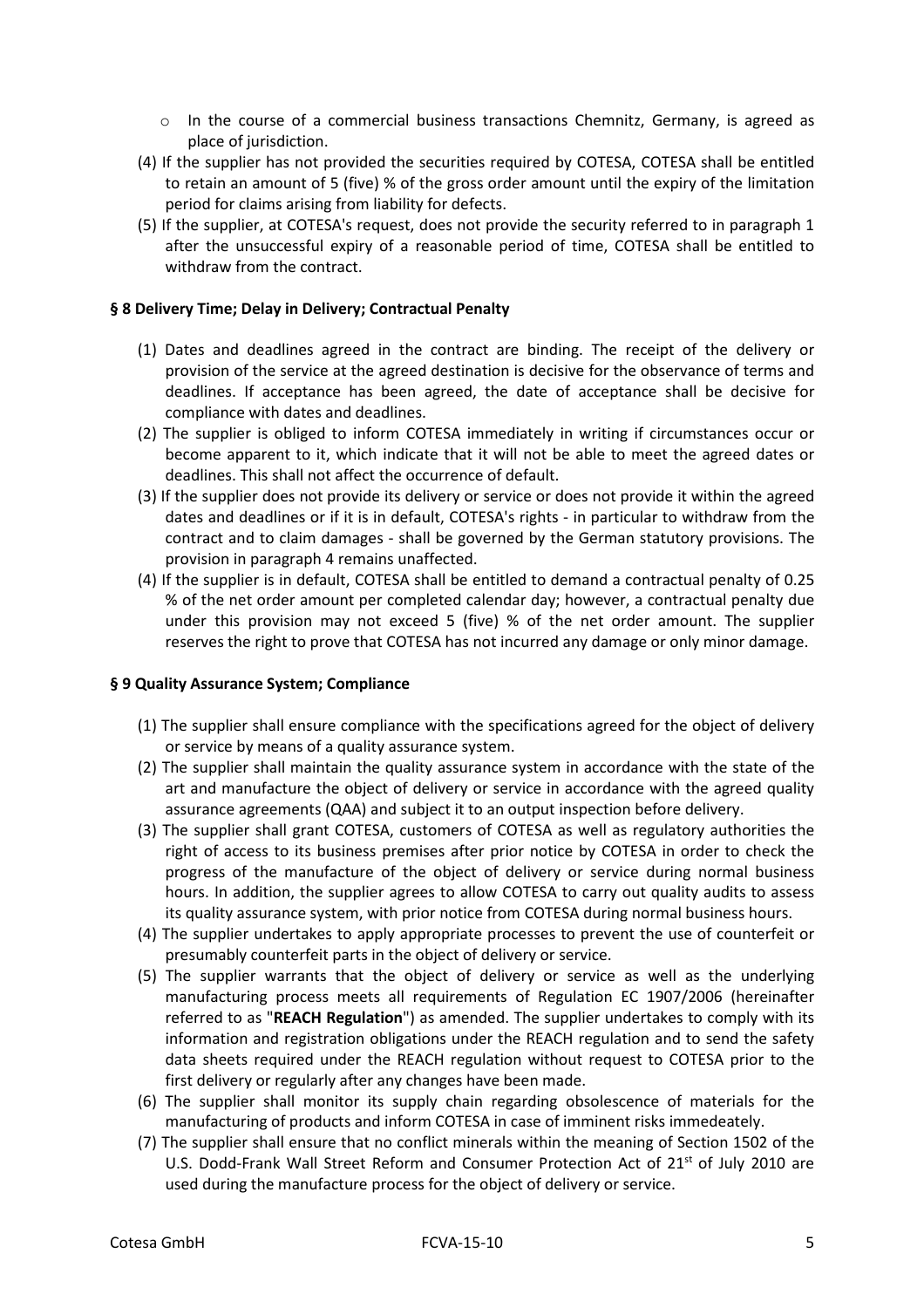- (8) The supplier undertakes to ensure that its deliveries and services comply with the requirements of the industrial safety and statutory accident prevention regulations and that in particular any necessary protective devices are supplied, even if these or individual parts, which are necessary for proper operation, are not listed separately in COTESA's order or in the contract. In all other respects, the supplier undertakes to perform the delivery or service in accordance with the conditions of the relevant trade association. The supplier shall be liable for the violation of these and other obligations in accordance with the statutory provisions.
- (9) The supplier is obliged to observe all relevant laws of the respectively applicable legal regulations and to neither passively nor actively, directly or indirectly commit or refrain from actions which may lead to criminal liability, in particular, for granting of benefits, bribery, fraud, embezzlement, breach of competition or insolvency offences. In the event of a violation, COTESA is entitled to terminate or withdraw from all agreements and (framework) agreements with the supplier without notice, within the limits of reasonableness.
- (10) Prior to the performance of work and services on COTESA's premises, the supplier must sign COTESA's external company policy. The supplier or persons commissioned by the supplier must comply with the regulations for occupational safety and environmental protection applicable to COTESA. The same applies to compliance with technical regulations.

#### **§ 10 Obligation to Examine and Give Notice of Defects; Default of Acceptance**

- (1) The commercial duty of inspection and notification of defects shall be governed by the German statutory provisions (§§ 377, 381 German Commercial Code) subject to the following regulations: COTESA's duty of inspection shall be limited to defects which are openly apparent during an incoming goods inspection under external examination including the delivery documents (e.g. transport damage, wrong and short delivery) or which are recognisable during a quality control by random sampling. Otherwise, it depends on the extent to which an inspection is feasible in the normal course of business, taking into account the circumstances of the individual case. COTESA's obligation to give notice of defects discovered later remains unaffected. Without prejudice to COTESA's duty to examine, a complaint by COTESA shall in any event be deemed to be prompt and timely if it is sent within 5 (five) working days of discovery or, in the case of obvious defects, within 5 (five) working days of delivery.
- (2) If acceptance of the object of delivery and services has been agreed, COTESA shall not be obliged to inspect them.
- (3) Unconditional payment shall not constitute approval of objects of deliveries or services not in conformity with the contract.
- (4) The occurrence of a default of acceptance on the part of COTESA shall be determined in accordance with the German statutory provisions. The supplier shall also be obliged to expressly offer its delivery or service if a specific or determinable calendar period has been agreed for an action or cooperation by COTESA. If COTESA is in default of acceptance, the supplier may demand compensation for its additional expenses in accordance with the German statutory provisions (§ 304 German Civil Code). If the contract concerns an nonfungible items to be manufactured by the supplier (individual production), the supplier shall only be entitled to further rights if COTESA undertakes to cooperate and is responsible for the failure to cooperate.

#### **§ 11 Retention of Title**

(1) Insofar as COTESA provides the supplier with objects, parts, materials, means of production, etc. (hereinafter referred to as "**materials**"), COTESA reserves the right of ownership. Such objects must - as long as they are not processed - be stored separately for COTESA at the expense of the supplier and insured to a reasonable extent against destruction and loss.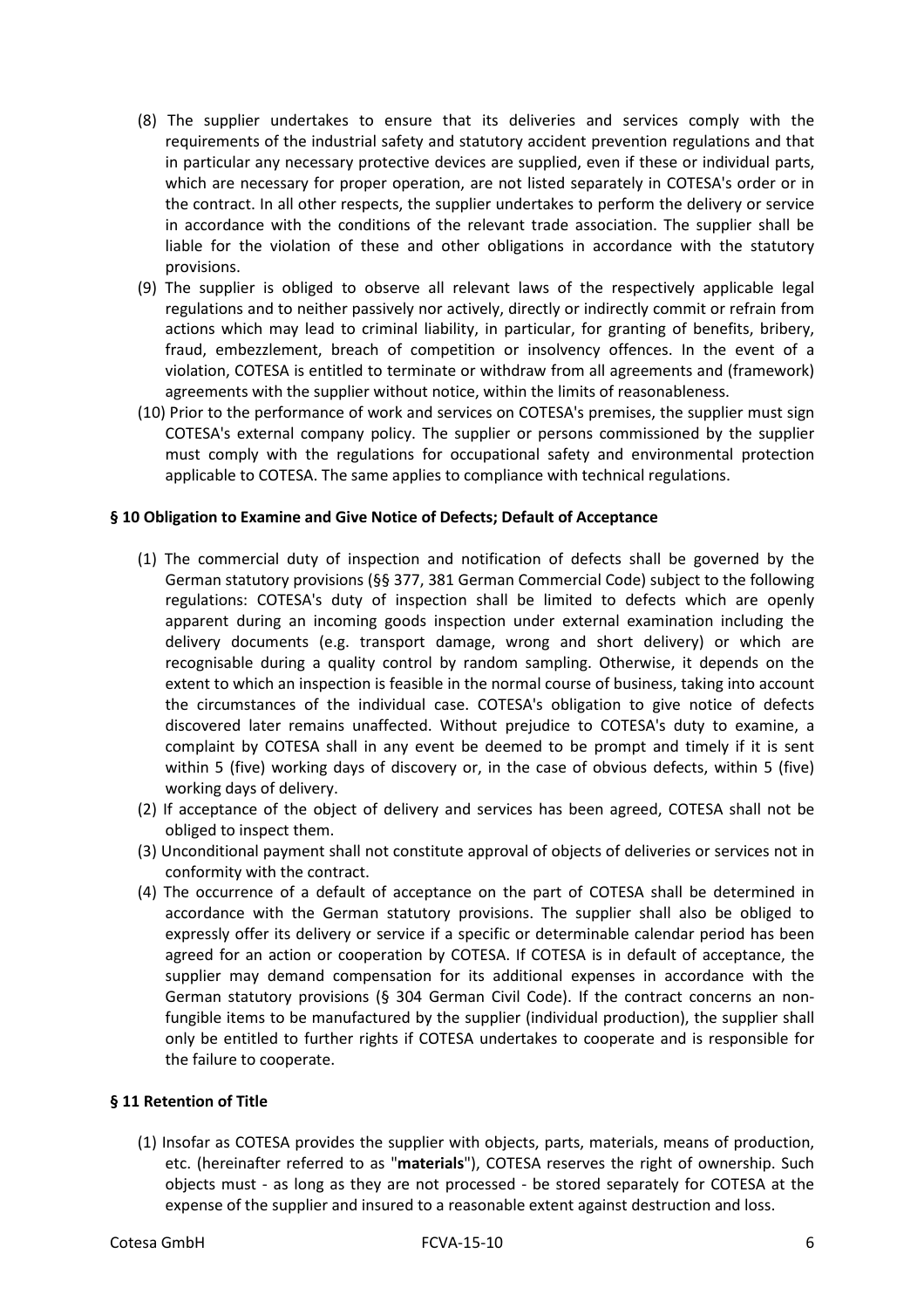- (2) Any processing or transformation of materials by the supplier shall be carried out for COTESA. If materials are processed by the supplier with objects not belonging to COTESA in accordance with § 950 German Civil Code, combined in accordance with § 947 German Civil Code or mixed in accordance with § 948 German Civil Code, COTESA shall acquire coownership of the new item in the ratio of the value of the materials (purchase price plus VAT) to the value of the other processed, combined or mixed objects at the time of processing, combining or mixing. If the processing, combining or mixing is carried out in such a way that the objects not belonging to COTESA are to be regarded as the main object, it is agreed that the supplier shall transfer proportional co-ownership to COTESA; the supplier shall keep the new item in safe custody for COTESA to this extent.
- (3) If the security interests to which COTESA is entitled under paragraphs 1 and 2 exceed the purchase price plus value added tax of the materials by more than 20%, COTESA shall be obliged to release the security interests at the discretion of COTESA at the request of the supplier.
- (4) Upon payment of the object of the deliveries or services, the sole ownership of the object of the delieveries or services shall pass to COTESA without restriction. In the ordinary course of business, COTESA shall remain authorised to resell the object of delivery or service even before payment has been made, with advance assignment of the resulting claim to the supplier (alternatively, simple reservation of title extended to resale). This excludes all other forms of retention of title, in particular the extended, forwarded and extended retention of title to further processing.

## **§ 12 Liability for Material Defects and Defects of Title (General)**

- (1) The supplier shall be responsible for ensuring that the object of delivery or service complies with all applicable statutory and official regulations, it is fully owned by the supplier and that no third-party rights conflict with it.
- (2) The deliveries and services must comply with the generally accepted rules of technology as well as other statutory provisions, technical test regulations and accident prevention regulations applicable at the time of the transfer of risk. In particular, DIN standards and VDE guidelines must be complied with and labelling obligations fulfilled.
- (3) Irrespective of the type of contract, the supplier shall owe compliance with the contractually agreed technical specifications with regard to the object of delivery or service as an independent guarantee, regardless of fault.

# **§ 13 Liability for Material Defects and Defects of Title**

- (1) COTESA shall be entitled to the statutory claims under German law for deviations in type or quantity, material defects or defects of title of the object of delivery or service (claims for defects) in full. In particular, COTESA shall be entitled, at its discretion and in accordance with the more detailed provisions of the German law, to demand the removal of a defect or the delivery of a defect-free item or the production of a new work (subsequent performance), to withdraw from the contract, to reduce the remuneration, to demand compensation for damages or reimbursement of frustrated expenditure.
- (2) In accordance with the statutory provisions, the supplier shall be liable in particular for ensuring that the object of delivery or service has the agreed quality at the time of transfer of risk to COTESA. In any event, those descriptions which - in particular by designation or reference in COTESA's order - are the subject matter of the respective contract or which have been incorporated into the contract in the same way as these GTCP shall be deemed to be an agreement on the quality. It makes no difference whether the description originates from COTESA, the supplier or a third party (e.g. manufacturer).
- (3) COTESA shall not be obliged to inspect the object of delivery or service or to make special inquiries about any defects at the time of conclusion of the contract. In deviation from § 442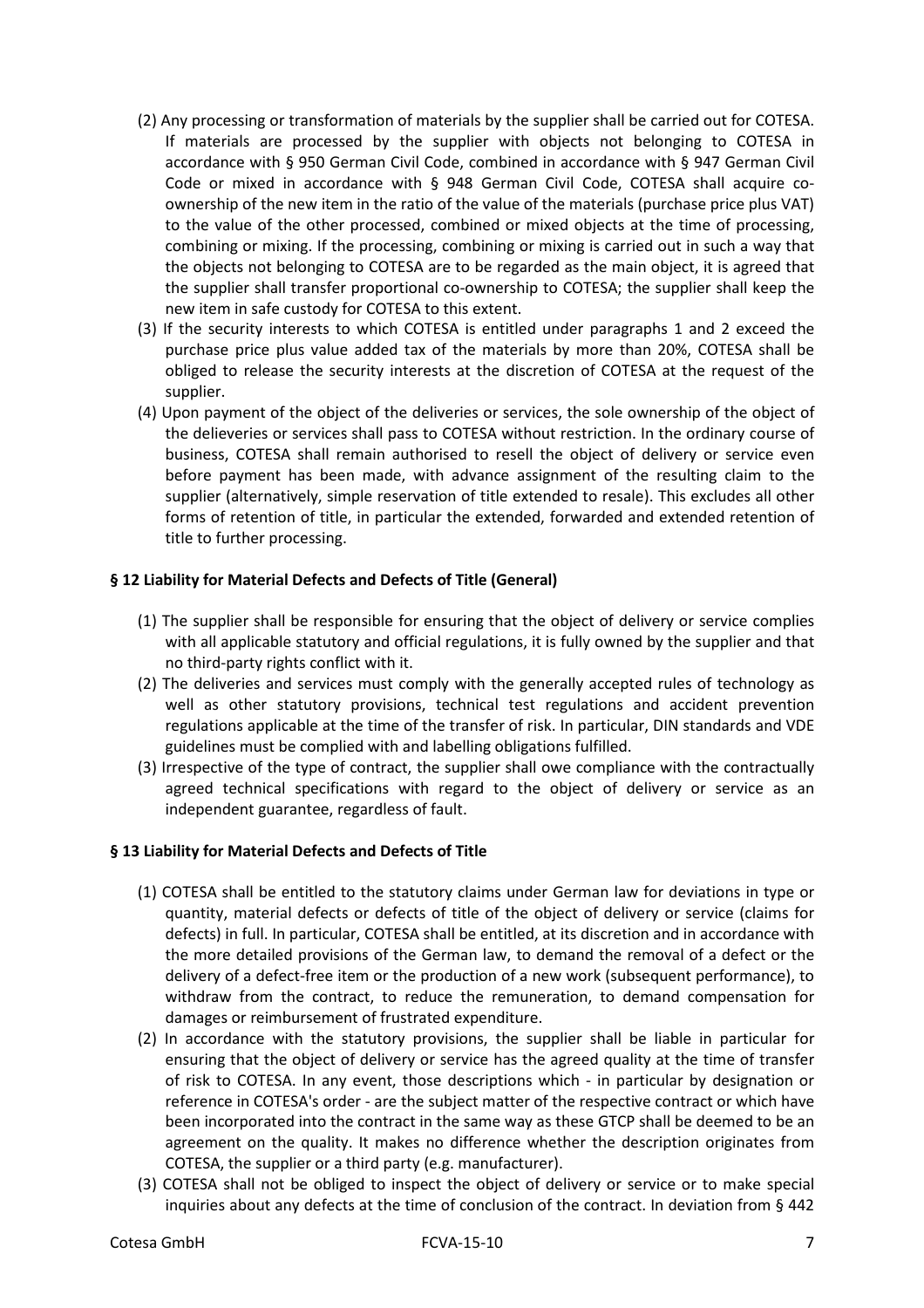para. 1 sentence 2 German Civil Code COTESA shall therefore be entitled to claims for defects without restriction even if COTESA was unaware of the defect at the time of conclusion of the contract due to gross negligence.

- (4) Subsequent performance shall also include the removal of a defective item or work and its reinstallation, provided that the item or work has been installed in or attached to another item or work in accordance with its type and its intended use. COTESA's legal claim to reimbursement of corresponding expenses remains unaffected. The supplier shall bear the expenses necessary for the purpose of testing and subsequent performance even if it turns out that there was actually no defect. COTESA's liability for damages in the event of an unjustified demand for the removal of defects remains unaffected; in this respect, however, COTESA is only liable if COTESA has recognised or grossly negligently failed to recognise that there was no defect.
- (5) Without prejudice to COTESA's statutory rights and the provisions of paragraph 4, the following shall apply: If the supplier does not fulfil its obligation to remedy the defect - at COTESA's discretion by remedying the defect or by delivering a defect-free item or producing a new work - within a reasonable period of time set by COTESA, COTESA may remedy the defect itself and demand compensation from the supplier for the expenditure required for this purpose or a corresponding advance payment. If subsequent performance by the supplier has failed or is unreasonable for COTESA (e.g. due to particular urgency, endangerment of operational safety or imminent occurrence of disproportionate damage), no deadline need be set; COTESA shall inform the supplier of such circumstances immediately, if possible in advance.

## **§ 14 Producer Liability**

- (1) If a claim is made against COTESA on the basis of producer liability, product liability or any other form of liability on account of a defect in the object of delivery or service supplied by the supplier, the supplier shall indemnify COTESA on first demand from the liability resulting from the defect, insofar as the supplier is responsible for the defect and is itself liable in the external relationship.
- (2) Within the scope of its obligation to indemnify, the supplier shall reimburse COTESA for any expenses pursuant to §§ 683, 670 German Civil Code or §§ 830, 840, 426 German Civil Code which arise from or in connection with a claim by third parties, including a recall action carried out by COTESA. Within the scope of reasonableness and possibility, COTESA shall inform the supplier immediately of the content and scope of the recall measures. Further legal claims shall remain unaffected.
- (3) The supplier shall without prejudice to any personal liability of the supplier take out and maintain product liability insurance with an appropriate sum insured for personal injury and property damage and provide evidence of this to COTESA on request.

# **§ 15 Supplier Recourse**

- (1) COTESA shall be entitled without restriction to the statutory rights of recourse within a supply chain (supplier recourse in accordance with §§ 445a, 445b, 478 German Civil Code) in addition to claims arising from liability for defects. In particular, COTESA is entitled to demand from the supplier exactly the type of subsequent performance (removal of a defect or replacement) which COTESA owes to its own buyer or customer in the individual case. An exception to this shall only exist if COTESA has previously been granted an equivalent compensation for the right of recourse. COTESA's statutory right of choice (§ 439 para. 1 German Civil Code) is not restricted.
- (2) Before COTESA recognises or fulfils a claim for liability for defects asserted by its purchaser or customer (including reimbursement of expenses pursuant to §§ 445a para. 1, 439 para. 2 German Civil Code), COTESA shall notify the supplier and request him to make a statement in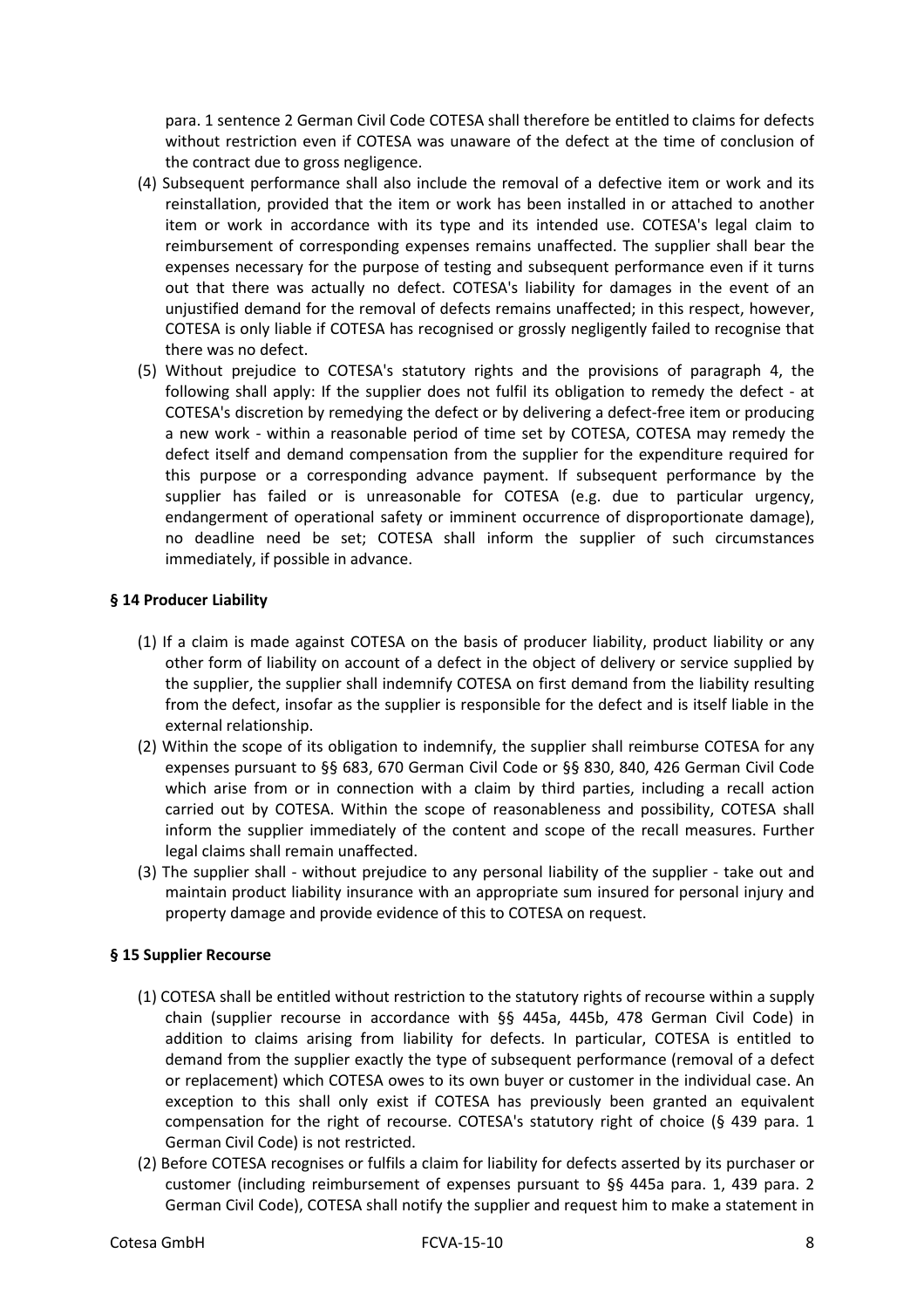text form, giving a brief description of the facts of the case. If a substantiated statement is not made within a reasonable period of time and if no amicable solution is reached, the claim for liability for defects actually granted by COTESA shall be deemed to be owed to the buyer or customer of COTESA; in this case the supplier is responsible to provide counter evidence.

(3) COTESA shall also be entitled to the claims arising from supplier recourse if the defective object of deliveries or services have been further processed by COTESA or a third party, e.g. by installation in another product.

## **§ 16 Industrial Property Rights**

- (1) The supplier guarantees that no copyrights, rights of use or industrial property rights as well as legal positions of third parties capable of being protected by property rights are infringed when the object of delivery or service is used in accordance with the contract.
- (2) If claims are made against COTESA by third parties on account of the infringement of rights within the meaning of paragraph 1, the supplier is obliged to indemnify COTESA against these claims on first demand. This obligation to indemnify also applies to all expenses necessarily incurred by COTESA as a result of or in connection with the claim made by a third party.
- (3) The obligation to indemnify pursuant to paragraph 2 shall not apply if the objects of deliveries or services are manufactured by the supplier according to plans, calculations or equivalent documents received from COTESA and the supplier does not know and, in connection with the objects of deliveries or services, does not have to know without gross negligence that their use infringes the rights of third parties within the meaning of paragraph 1.
- (4) The supplier shall be obliged to inform COTESA immediately of any risks of infringement and cases of infringement of which it becomes aware.
- (5) Any copyrighted rights, industrial property rights and similar legal positions of the supplier with regard to the object of the delivery or service which arise in connection with the contract shall be transferred to COTESA without any additional remuneration when they arise. COTESA shall be entitled to these rights without any restrictions in terms of content, time or place and exclusively and may be transferred, extended, amended, published, reproduced, used and exploited in any other way by COTESA. The supplier must ensure that COTESA's rights under sentence 1 and sentence 2 are fulfilled by means of suitable agreements with its employees and other vicarious agents.

## **§ 17 Termination/Rescission**

- (1) Force majeure (natural disasters, fire, floods, war, pandemics, labour disputes, court orders or other unavoidable events) shall entitle COTESA to withdraw from a contract in whole or in part and to obtain the deliveries and services from other sources, provided that the restriction due to the force majeure is not only of a temporary nature.
- (2) In the case of existing (framework) contractual relationships, COTESA shall be entitled to an unlimited extraordinary right of termination vis-à-vis the supplier in the event of repeated performance disruptions or deliveries or services with serious qualitative or quantitative deviations from contractual requirements for the object of delivery or service.

## **§ 18 Limitation Period**

- (1) All mutual claims between the supplier and COTESA shall be subject to limitation periods in accordance with the statutory provisions, unless otherwise provided for below.
- (2) Notwithstanding § 438 para. 1 no. 3 and § 634a para. 1 no. 1 German Civil Code, the general limitation period for claims for material defects shall be 3 (three) years from the passing of risk, unless longer periods are provided for by law. If acceptance has been agreed, the limitation period shall commence upon acceptance. The three-year period of limitation shall also apply accordingly to claims arising from defects of title, whereby the statutory period of